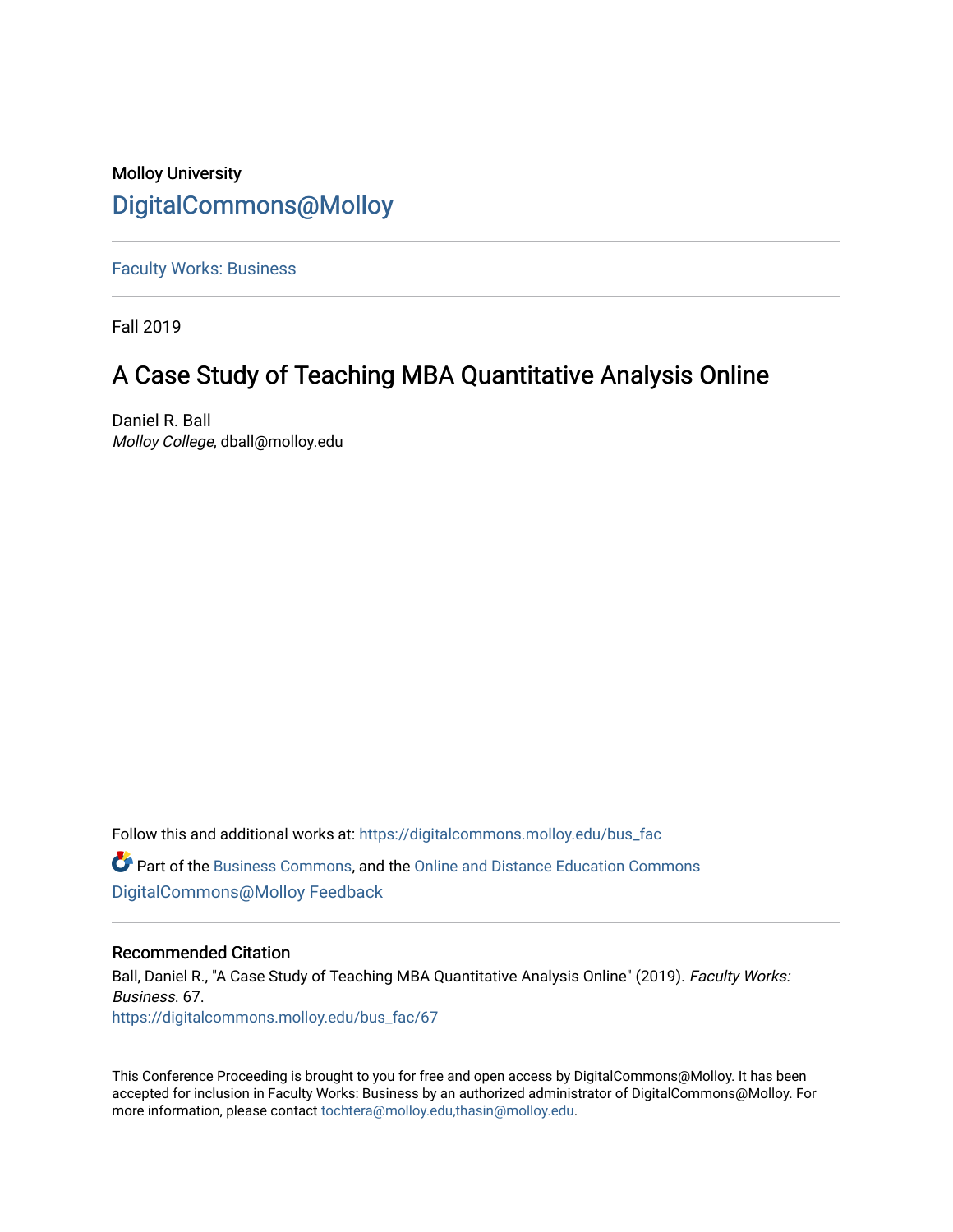# **A Case Study of Teaching MBA Quantitative Analysis Online**

*Daniel R. Ball*

Molloy College School of Business 1000 Hempstead Avenue, C-103 Rockville Centre, New York 11571, USA (516) 323-3095 *DBall@molloy.edu*

#### *ABSTRACT*

Advancements in video capture and learning management systems (LMS) provide faculty with more tools than ever before to effectively teach quantitative business subjects to graduate students enrolled in blended and online courses. Students pursuing an MBA often come from diverse educational and professional backgrounds, with some continuing directly from undergraduate programs while others may be returning to school after spending years in the workforce. These students require instructional design that is both comprehensive and flexible to meet their various needs, accommodating the increasing preference for visual content delivery. Early in an MBA program, a course in quantitative analysis often serves multiple purposes including as a refresher of prerequisite knowledge areas, an introduction to graduate topics of management science, and a preparation for future courses in the curriculum. This case study paper describes the evolution of an MBA managerial quantitative analysis course using instructor-created videos and a modern LMS in both blended and online formats. The proposed model includes designing a consistent module structure, establishing a virtual classroom environment that extensively uses tutorial videos, setting appropriate course rules, and creating an effective assignment philosophy. The proposed best practices will allow this model structure to be used for other quantitative business courses.

#### **Keywords**

Education, online, e-learning, blended learning, quantitative analysis, business

#### **1 INTRODUCTION**

Graduate business programs have steadily changed their degree and course format options based on evolving market needs and technological capabilities. As suggested by Hiltz and Turoff (2005), technological advancements have allowed online learning to revolutionize the ways society and schools approach education. This change has been facilitated in part by society's comfort with computer technology coupled with advancements in LMS platforms. Whereas MBA programs have continued to provide blended and online degree and course options, teaching quantitative subjects is still a challenge. For example, Grandzol (2004) presented many complexities of teaching MBA statistics online including such factors as student preparedness level, content complexity, and technological expertise.

An introductory MBA course in quantitative analysis often serves multiple purposes. The standalone course content teaches the student how to develop and use mathematical models to assist with managerial decision-making. The probability, statistics, and Microsoft Excel content serves both as a refresher of prerequisite knowledge areas and as preparation for future courses in the curriculum. Student success in this course sets the tone for the remainder of the program.

This paper provides a case study analysis of how one MBA course in quantitative analysis was successfully converted into a fully online format and taught in a 7-week immersion semester using a carefully designed LMS course shell and supporting tutorial videos.

#### **2 COURSE MODEL**

The following subsections provide the framework for this online quantitative analysis course.

#### **Technology, Teaching Materials, and Philosophy**

The primary technology employed for this course was a combination of a carefully designed course shell in the Canvas LMS and multiple instructor-created videos using the Panopto video capture platform. A total of 33 tutorial videos were created across seven learning modules (one for each week of the semester). The activities embedded into the tutorial videos were designed to facilitate an active learning environment where the student participated as opposed to passively watching content. To control an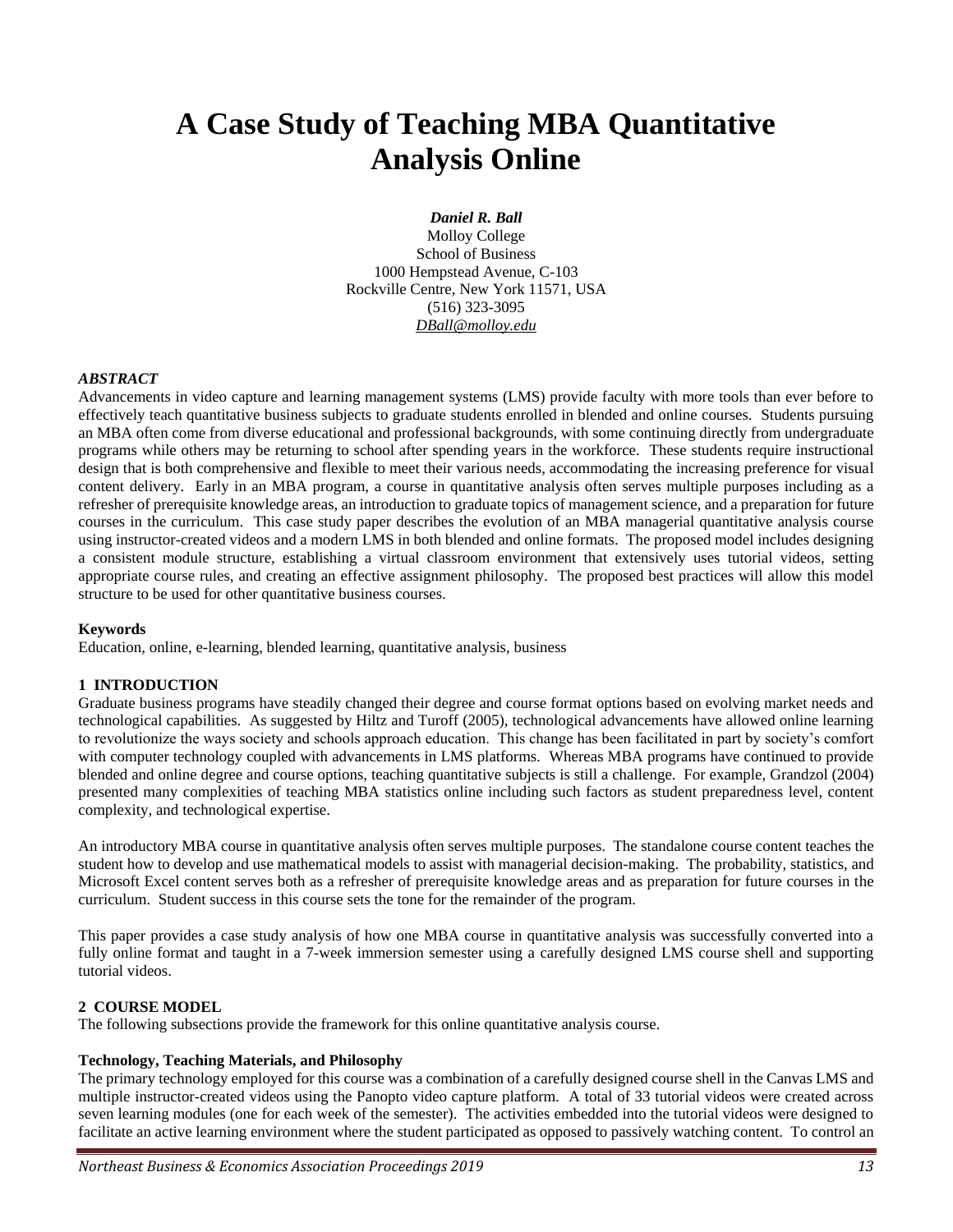organized flow through the modules, "gates" were created that prevented students from moving to successive modules without completing the prior ones. In addition to the online platform and videos, traditional course materials from a text book were merged with personalized handouts that reflected the instructor's specific teaching style.

#### **Course Introductory Synchronous Session and Video**

At the very beginning of the semester, an initial synchronous session was conducted to prepare the students for the course. This synchronous session used the BigBlueButton web conferencing platform with instructor and students using webcams to encourage a sense of community. During this session, the instructor would share the screen when reviewing the syllabus and showing the class the LMS course site. This session was deemed very important to set the tone for the course and familiarize the students with the module structure and assignment flow. The session was recorded so that students could watch multiple times if there were questions that later arose. Finally, a module page was created that stated all of the course ground rules and expectations. All students were required to read the page and accept its terms prior to proceeding to the first course "session" (i.e., module).

#### **Course LMS Structure, Flow, and Assignment Philosophy**

Moving a course from a traditional on-campus classroom setting to blended or online formats requires creating a "virtual classroom experience." This case study used the Canvas LMS to develop a course shell that served as this virtual classroom. This shell was then segmented into unique modules for each of the seven weeks in the semester. Maintaining a consistent organization allows the students to quickly become familiar with the structure and reduces the likelihood of missing content or assignments.

Each module was created with its own unique topic (e.g., Module 1: Break-Even Analysis) with a reference to the corresponding chapter in the text. The modules then contained submodules with the following content.

#### *Module Overview*

This submodule provides an explanation of what the student can expect to learn during this module. In addition to an overview of the topic, this section contains: learning objectives; the dates active; instructions for accessing learning material; a listing of the weekly assignments; how communications will occur between the student and instructor, other students, and the course content; and assignment deadlines with links to the assignment details. Students must review this page and then indicate that they have marked the section as "done" before proceeding through the virtual gate to the next submodule.

#### *Module Online Exercises, Documents, Excel Files, and Videos*

After completing the "Module Overview" section, the student enters this submodule where the active class session takes place. The organization of this page resembles the flow that occurs in the classroom. For example, the module covering break-even analysis was further divided into two parts: (1) profit model and (2) purchase-or-lease model. These parts were further broken down into sections containing the model overview and examples. These learning chunks were designed to make it easier for the student to assimilate smaller bits of information at any one time and reduce the likelihood of being overwhelmed or confused. In the classroom, we may cover the theoretical development of the profit model before illustrating with an example, and that is the spirit of what this approach replicates. A document containing instructor-created notes is provided so that the student has full access to the material that may have been written on a traditional classroom board. Links to any supplementary documents and Excel template files are also provided so that the student does not need to leave this module during the lesson.

A key approach tested in this case study was the extensive use of instructor-created videos. Each module learning chunk was accompanied by at least one tutorial video created using the Panopto video capture program. These videos were made for all course content to ensure that the instructor fully explained all of the material presented to the student. For this course, it was deemed important for the students to not feel as if they were enrolled in a self-paced independent study course. Due to the high number of MBA students returning to school after a large time gap since undergraduate studies, many students needed significant review of the mathematical fundamental concepts and had limited prior exposure to Microsoft Excel. In addition to providing course instruction, the videos allowed the students to connect better with the faculty teaching the course. To help the students manage time and retain focus, videos were kept within the seven (7) to 33 minute range, with the majority running for approximately 15 minutes. As part of the online virtual class session, videos were created that walked the student through complete solutions of all computational problems that would have been performed in a face-to-face setting. These students were then requested to fully replicate these online virtual class exercises before proceeding to any homework problems. Similar to the "Module Overview" submodule, this section required the student to mark the page as complete before advancing through the virtual gate to the next portion of the module.

#### *Module Learning Deliverables: Homework*

After completing the virtual classroom exercises, the students would work on the homework. The homework assignments were